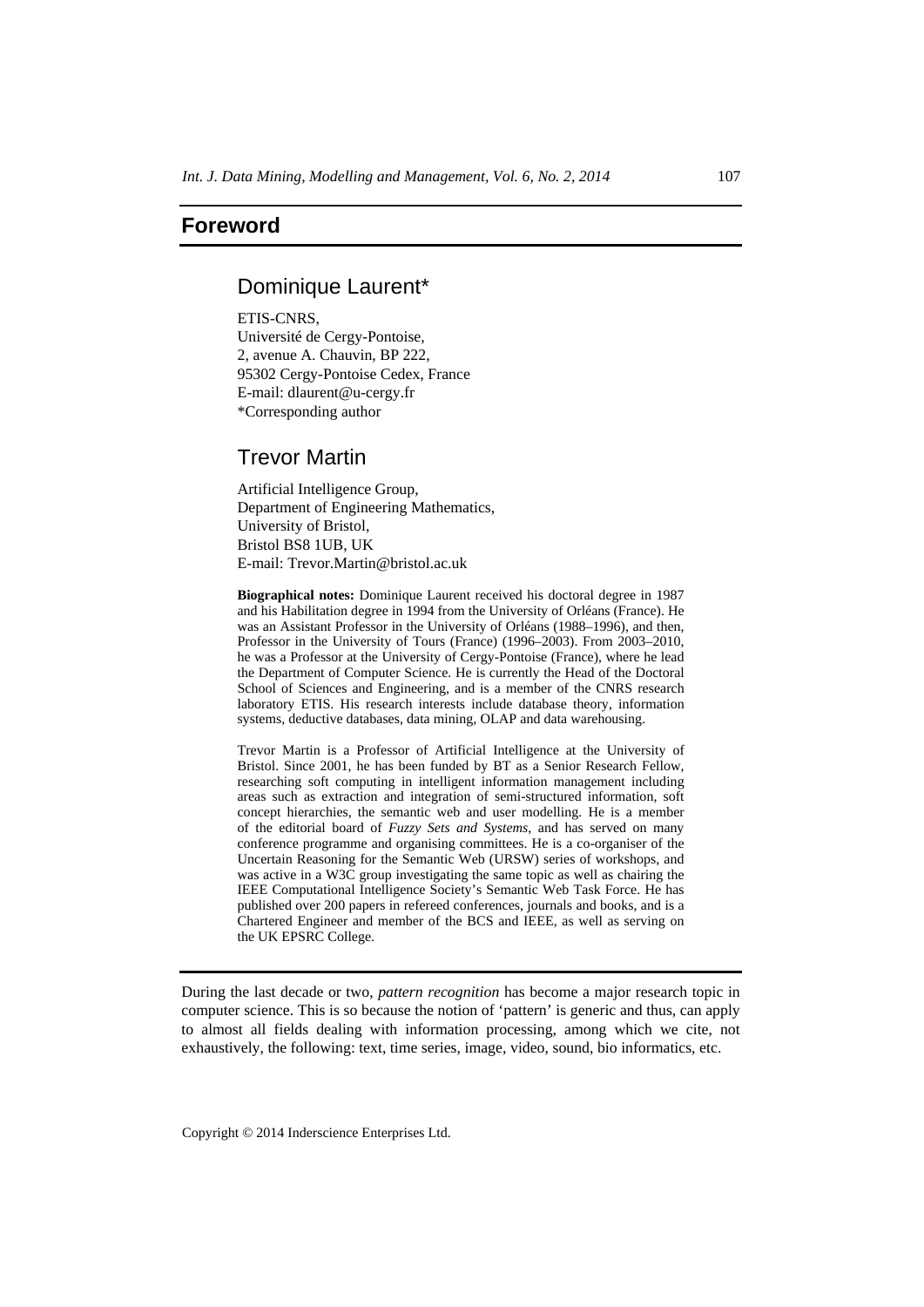### 108 *D. Laurent and T. Martin*

On the other hand, addressing such a wide range of application domains has been possible thanks to various computational techniques that provide generic methods or algorithms that have to be adapted and somehow 'customised' in order to efficiently provide accurate solutions to a particular application. Clearly, citing these techniques is no longer possible without listing hundreds of methods and algorithms, which we want to avoid here!

The aim of this special issue is to illustrate the double diversity (in terms of addressed topics and of methods or algorithms) mentioned above through six articles that have been selected among the best papers presented at the International Conference on Soft Computing and Pattern Recognition (SoCPaR), held in December 2010 in the University of Cergy Pontoise, France. A brief overview of the selected article is given below:

- The first article, entitled 'Rough mereology classifier vs. simple DNA microarray gene extraction methods', addresses the issue of gene separation from DNA microarrays, using classification. The proposed method relies on rough set theory. More precisely, a classifier is built up using weights assigned to every test object by the training ones. Moreover, in order to cope with the problem of high number of attributes in microarray analysis, the author proposes and compares two distinct methods for separating decision classes.
- In the second article, entitled 'Learning of fuzzy spatial relations between handwritten patterns', the authors address the issue of hand writing recognition. To this end, they describe a way to represent and learn models of spatial relations based on fuzzy image analysis. In this setting, the use of fuzzy mathematical morphology allows to deal with imprecision of positioning and to adapt to varying shapes of handwritten objects.
- In the third article, entitled 'Iris recognition based on multi-block Gabor features encoding and improved by quality measures', the authors propose a personal identification method based on a novel approach to iris recognition. This approach considers the variation of features computed in local regions of a Gabor representation, and a quality method to eliminate images having poor quality.
- In the fourth article, entitled 'Crowd behaviour analysis and anomaly detection by statistical modelling of flow patterns', the authors aim to detect in a video abnormal behaviour of people in a crowd. To this end, the prototypes of dense flow representations are parameterised by applying mixtures of Gaussian. Then, K-means clustering is employed to initialise the process, and expectation maximisation approach is used to find the maximum likelihood estimators in flow field clouds. Based on these estimators, flow-blocks can be classified as normal or abnormal.
- The fifth article, entitled 'Automatic blush detection in 'concealed information' test using visual stimuli', addresses an original issue that requires to identify an appropriate region of the face subject to changes in skin coloration and temperature, in case of deception, shame, anxiety and embarrassment. Moreover, in the proposed approach, detection can support head movements and the fact that the individual subject to analysis can wear glasses. Experimental results show that the accuracy of proposed approach is about 67%, which is a quite acceptable rate, given the difficulty of the tackled problem.